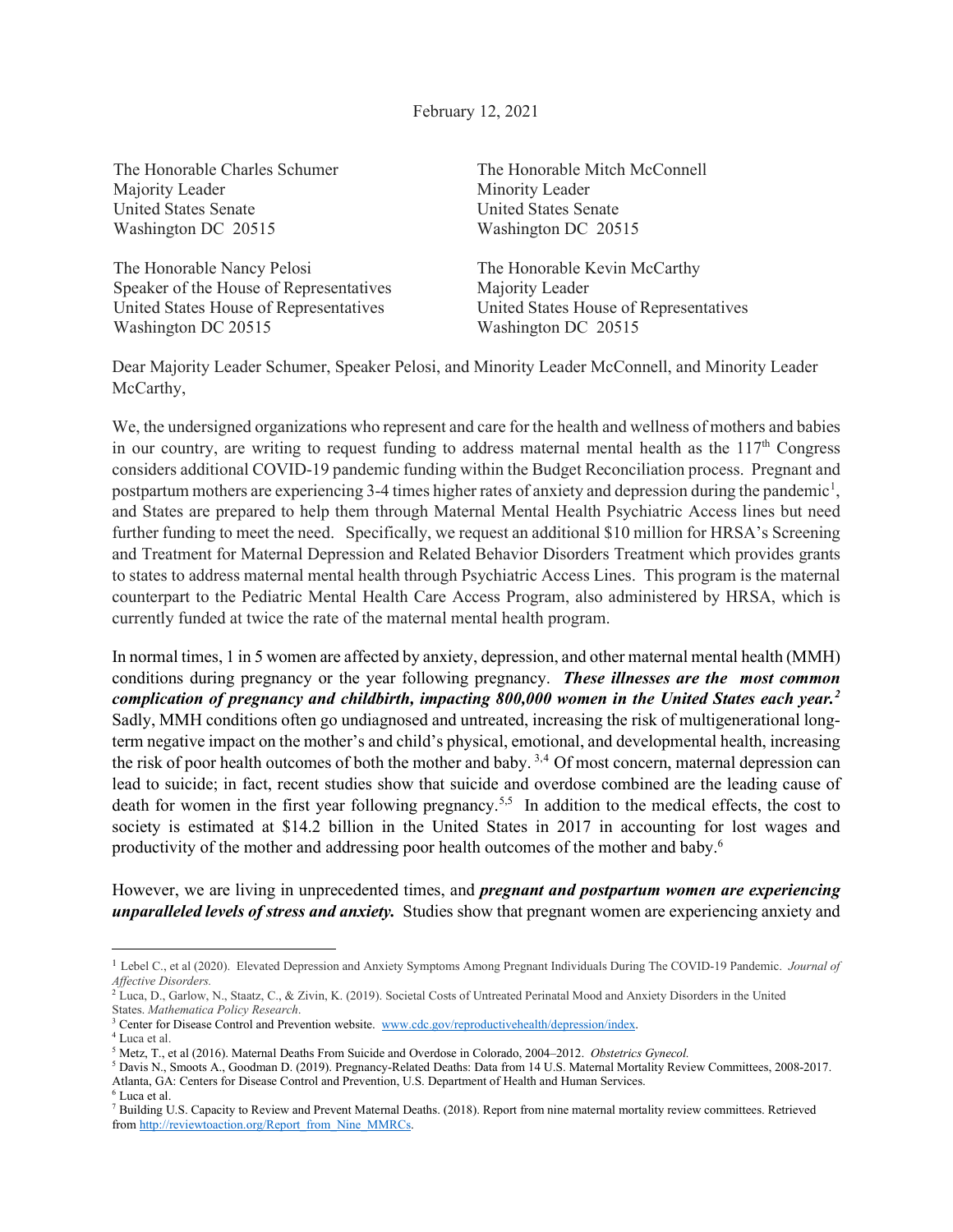depression during the pandemic at 3-4 times the rate prior to the pandemic. The coronavirus pandemic has opened a Pandora's box of concerns for pregnant women, who worry about how they, their pregnancies, and their infants will be affected. *Women of color and women living in poverty are disproportionately impacted* by both maternal mental health issues and the pandemic, further exacerbating the negative effects of these issues.

Access to mental health care is critical to the overall health of both mothers and their newborns – now more than ever. Untreated maternal mental health issues can have a long-term negative impact on mother, baby, family, and society. It has always been difficult for childbearing women experiencing anxiety or depression to access appropriate mental health care. However, the current situation – with an increase in the range and intensity of mental health issues coupled with the increased pressure on the healthcare system -- has made it even more challenging to access appropriate mental health services.

HRSA's Screening and Treatment for Maternal Depression and Related Behavior Disorders Program provides grants to states to address maternal depression, thereby helping new mothers and their babies achieve the best start possible. States that have received funding have created programs that provide realtime psychiatric consultation, care coordination, and training for front-line providers to better screen, assess, refer and treat pregnant and postpartum women for depression and other behavioral health conditions. *These programs provide a critically-needed and cost-effective lifeline to pregnant women and new mothers at the most vulnerable period in their lives.* Massachusetts' statewide program, for example, has served over 8,700 women in five years at a cost of just \$12 per woman per year, amounting to almost \$850,000 in savings each year.

The HRSA maternal mental health program is currently funded at \$5 million annually, and is authorized by the 21st Century Cures Act. When the Request for Proposals first circulated in FY2018, thirty states applied for funding, but only seven states were awarded five-year cooperative agreements because of funding restrictions. Subsequent Fiscal Years have provided continuation funding to maintain these seven state grants, but have left the remaining states without an opportunity for assistance. We request including an additional \$10 million in funding for this program in the COVID-19 response legislation, to assist additional states to launch programs and to allow HRSA to establish a Technical Assistance Center to provide other states with best practices, training, and technical assistance so they can quickly and effectively establish these programs.

Increased funding for this program will go a long way in ensuring that mothers, and their babies, have access to the care they need to thrive during these challenging times.

Thank you for your attention to this critical matter. Should you have any questions, please contact Adrienne Griffen at agriffen@mmhla.org.

Sincerely,

Maternal Mental Health Leadership Alliance 2020Mom American Academy of Pediatrics, DC Chapter American College of Nurse Midwives American Psychological Association Anxiety and Depression Association of America Association of Maternal & Child Health Programs Clinical Social Work Association Depression and Bipolar Support Alliance